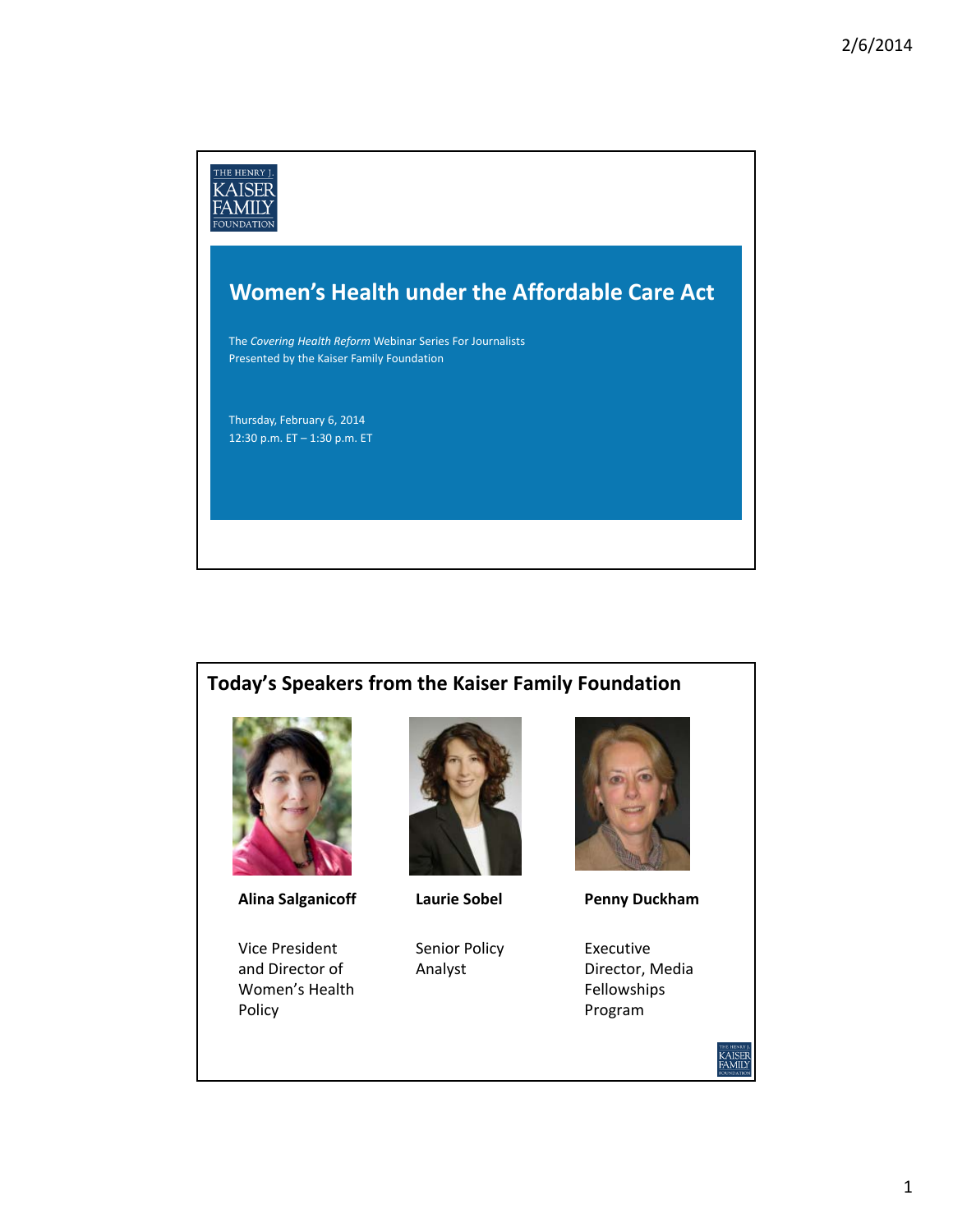

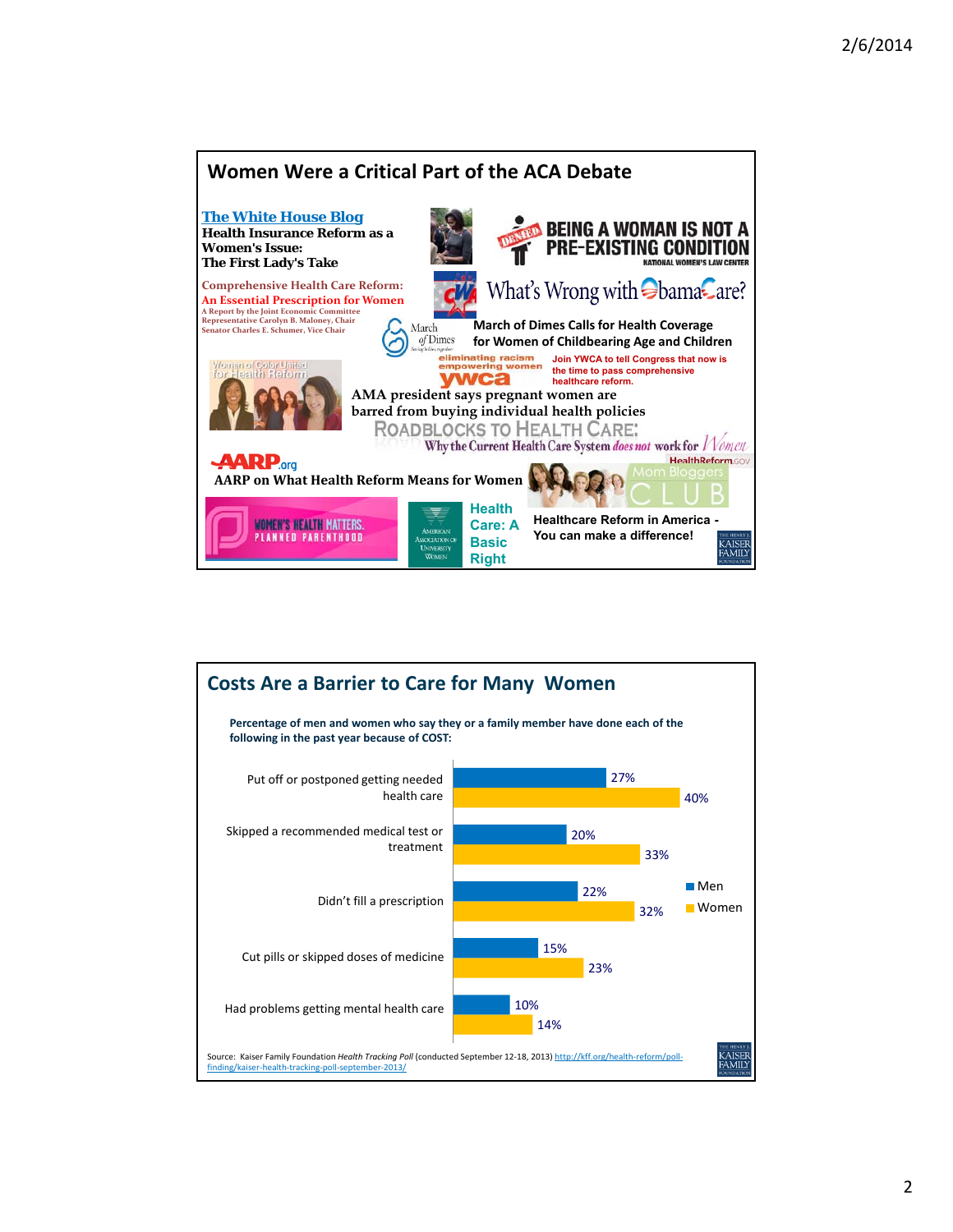

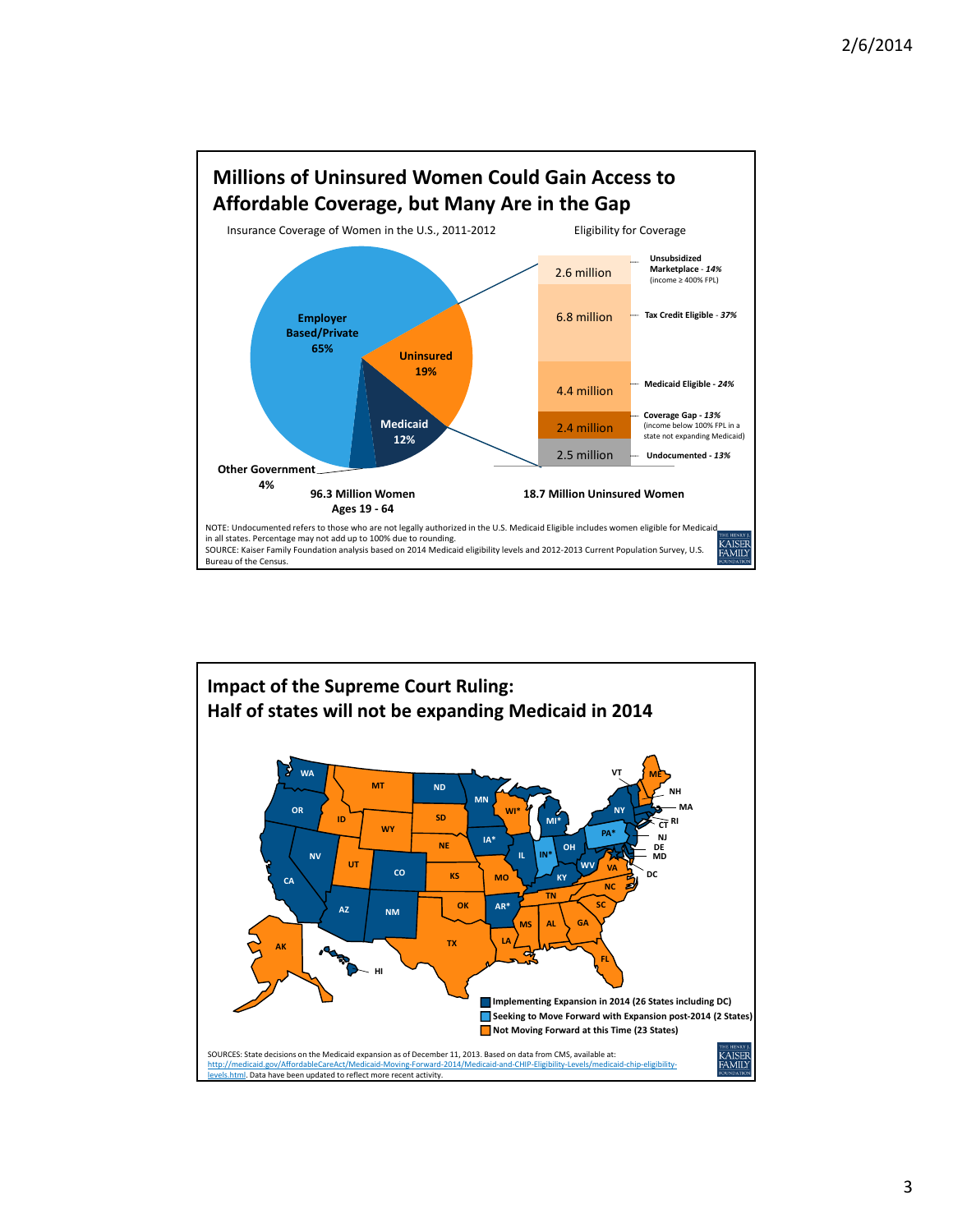| The ACA Makes Many Insurance Reforms Affecting Women                                                                                                                                                     |                                                                                                                               |  |
|----------------------------------------------------------------------------------------------------------------------------------------------------------------------------------------------------------|-------------------------------------------------------------------------------------------------------------------------------|--|
| <b>Before ACA</b>                                                                                                                                                                                        | <b>After ACA</b>                                                                                                              |  |
| No uniform national policy regarding<br>dependent coverage age limits                                                                                                                                    | Dependent coverage extended to age 26,<br>$\bullet$<br>Uninsured rate for women 19-25 fell<br>from 30% in 2009 to 25% in 2012 |  |
| Pregnancy and history of domestic<br>violence could be considered pre-existing<br>conditions                                                                                                             | No pre-existing condition exclusions<br>٠                                                                                     |  |
| Individual insurance plans could charge<br>higher premiums to women. Many did.                                                                                                                           | Plans are no longer permitted to use<br>٠<br>gender to determine premiums: gender-<br>rating banned                           |  |
| Individual insurance plans typically<br>excluded maternity care, considered<br>pregnancy a "pre-ex", or required costly<br>riders for coverage. Only employer plans<br>required to cover maternity care. | Individually purchased plans and<br>٠<br>employer-based plans include maternity<br>care                                       |  |
| Plans were not required to cover<br>preventive services without cost sharing.                                                                                                                            | ALL new plans must cover recommended<br>٠<br>preventive services without cost-sharing.                                        |  |
| Source: Kaiser Family Foundation, Health Reform: Implications for Women's Access to Coverage and Care, 2013.                                                                                             |                                                                                                                               |  |

## **ACA requires all "new" private plans to cover preventive services**

- Includes:
	- Self‐insured employer plans (ERISA plans)
	- Individual insurance plans (plans purchased by individuals)
	- Small and Large group plans (plans employers buy for workers)
	- Plans that are "grandfathered" are exempt
- Requirement also applies to plans that are available in the state Marketplaces because preventive services are considered an Essential Health Benefit

**KAISER**<br>FAMILY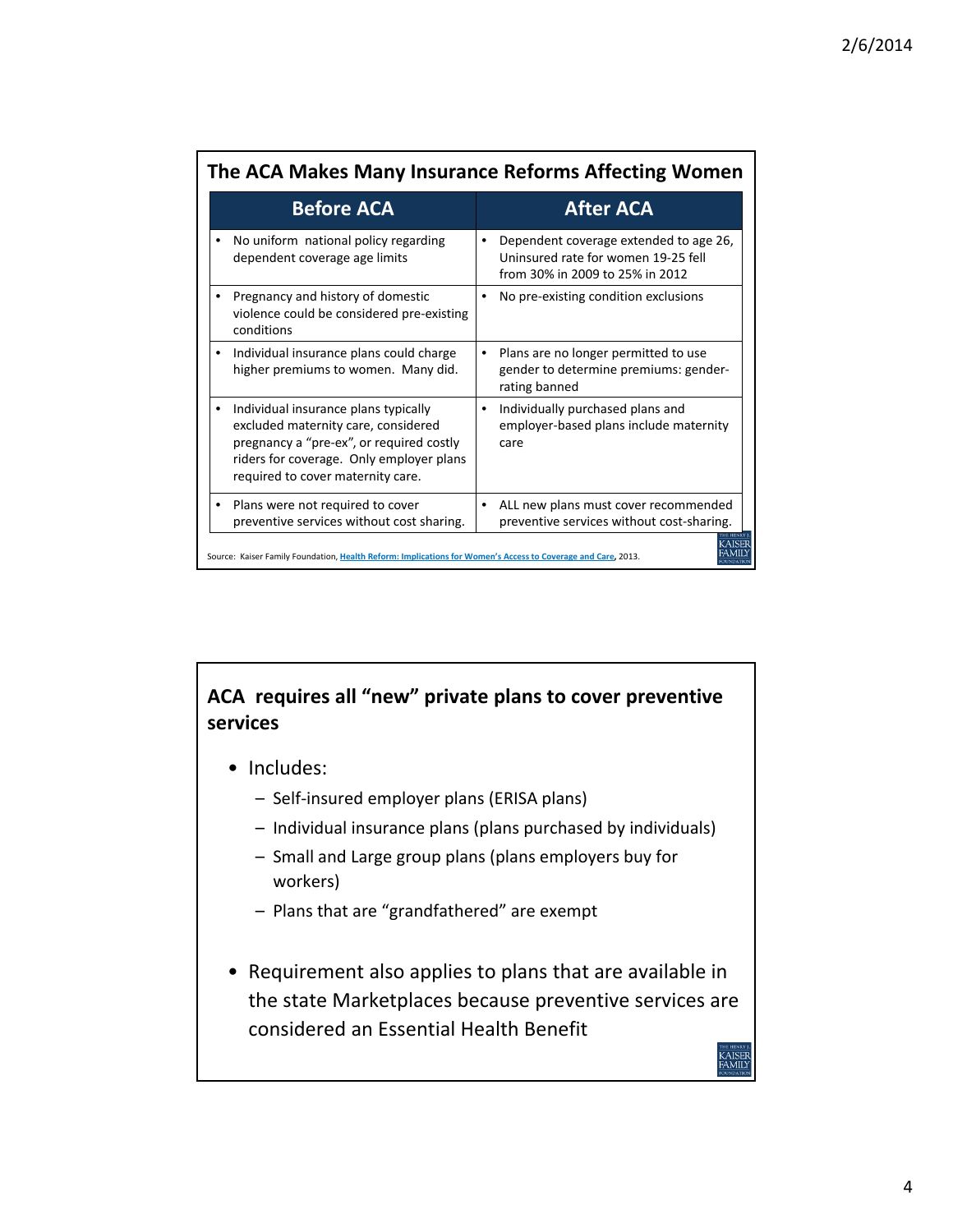| √ Cardiovascular health<br>√Td booster.<br>√Breast Cancer<br>√Alcohol misuse<br>$\checkmark$ Tobacco and cessation<br>$\sqrt{ST}$ and HIV<br>- Hypertension<br>Tdap<br>screening and<br>Mammography for<br>interventions<br>screening<br>women 40+*<br>counseling (all adults)<br>√Alcohol misuse<br>$\sqrt{}$ MMR<br>Lipid disorders<br>Genetic (BRCA)<br>active women <sup>9</sup><br>screening/counseling<br>√Diet counseling<br>screenings<br>screening and<br>$\checkmark$ Meningococcal<br>$\checkmark$ Rh incompatibility<br>(adults w/high<br>- Aspirin<br>$\checkmark$ Screenings:<br>counseling<br>cholesterol, CVD risk<br>screening<br>Chlamydia (sexually<br>Preventive<br>$\checkmark$ Hepatitis A. B<br>√Type 2 Diabetes<br>factors, diet-related<br>medication<br>$\checkmark$ Gestational diabetes<br>screening (adults w/<br>chronic disease)<br>older women at high<br>$\checkmark$ Pneumococcal<br>screenings <sup>9</sup><br>elevated blood<br>risk)<br>√Cervical Cancer<br>24-28 weeks gestation<br>√Tobacco counseling<br>pressure)<br>$\sqrt{7}$ nster<br><sup>-</sup> Gonorrhea (sexually<br>Pap testing (women<br><b>First prenatal visit</b><br>and cessation<br>$21+$<br>(women at high risk for<br>√Influenza.<br>interventions (all<br>$\checkmark$ Depression<br>risk)<br><b>High-risk HPV</b><br>diabetes)<br>adults)<br>screening (adults,<br>DNA testing $\frac{1}{2}$<br>√Varicella<br>$\checkmark$ Screenings<br>when follow up<br>risk)<br>$\checkmark$ Interpersonal and<br><b>Hepatitis B</b><br>supports available)<br>√HPV (women<br>√Colorectal Cancer<br>domestic violence<br>Chlamydia (<24, hi risk)<br>all sexually active<br>√Osteoporosis<br>and men 19-<br>One of following:<br>screening and<br>Gonorrhea<br>$women^{\circ}$<br>screening (all women<br>26)<br>fecal occult blood<br>counseling (women<br>Syphilis<br>$\checkmark$ Contraception<br>65+, women 60+ at<br>testing, colonoscopy,<br>$18-64$ <sup>2</sup><br>Bacteriurea<br>(women w/repro<br>high risk)<br>sigmoidoscopy<br>capacity) $\frac{1}{2}$<br>$\checkmark$ Folic acid supplements<br>√Well-woman visits<br>√Obesity Screening<br>All FDA approved | Cancer | <b>Chronic</b><br><b>Conditions</b> | <b>Vaccines</b> | <b>Healthy Behaviors</b>   | Pregnancy                | <b>Reproductive and</b><br><b>Sexual Health</b>                                                                                                                                                                             |
|----------------------------------------------------------------------------------------------------------------------------------------------------------------------------------------------------------------------------------------------------------------------------------------------------------------------------------------------------------------------------------------------------------------------------------------------------------------------------------------------------------------------------------------------------------------------------------------------------------------------------------------------------------------------------------------------------------------------------------------------------------------------------------------------------------------------------------------------------------------------------------------------------------------------------------------------------------------------------------------------------------------------------------------------------------------------------------------------------------------------------------------------------------------------------------------------------------------------------------------------------------------------------------------------------------------------------------------------------------------------------------------------------------------------------------------------------------------------------------------------------------------------------------------------------------------------------------------------------------------------------------------------------------------------------------------------------------------------------------------------------------------------------------------------------------------------------------------------------------------------------------------------------------------------------------------------------------------------------------------------------------------------------------------------------------------------------------------------------------------------------------------------------------------------------|--------|-------------------------------------|-----------------|----------------------------|--------------------------|-----------------------------------------------------------------------------------------------------------------------------------------------------------------------------------------------------------------------------|
| (all adults)<br>√ Iron deficiency anemia<br><b>Sterilization</b><br>Counseling and<br>screening<br>hehavioral<br>procedures<br>interventions (obese<br>$\checkmark$ Breastfeeding supports,<br>adults)<br>counseling<br>counseling, consultations<br>and equipment rental?                                                                                                                                                                                                                                                                                                                                                                                                                                                                                                                                                                                                                                                                                                                                                                                                                                                                                                                                                                                                                                                                                                                                                                                                                                                                                                                                                                                                                                                                                                                                                                                                                                                                                                                                                                                                                                                                                                 |        |                                     |                 | (women 18-64) <sup>?</sup> | (women w/repro capacity) | counseling (adults at<br>high risk; all sexually-<br>active women <24y/o,<br>active women at high<br>Syphilis (adults at high<br><b>HIV (adults at high risk:</b><br>methods as prescribed,<br><b>Patient education and</b> |

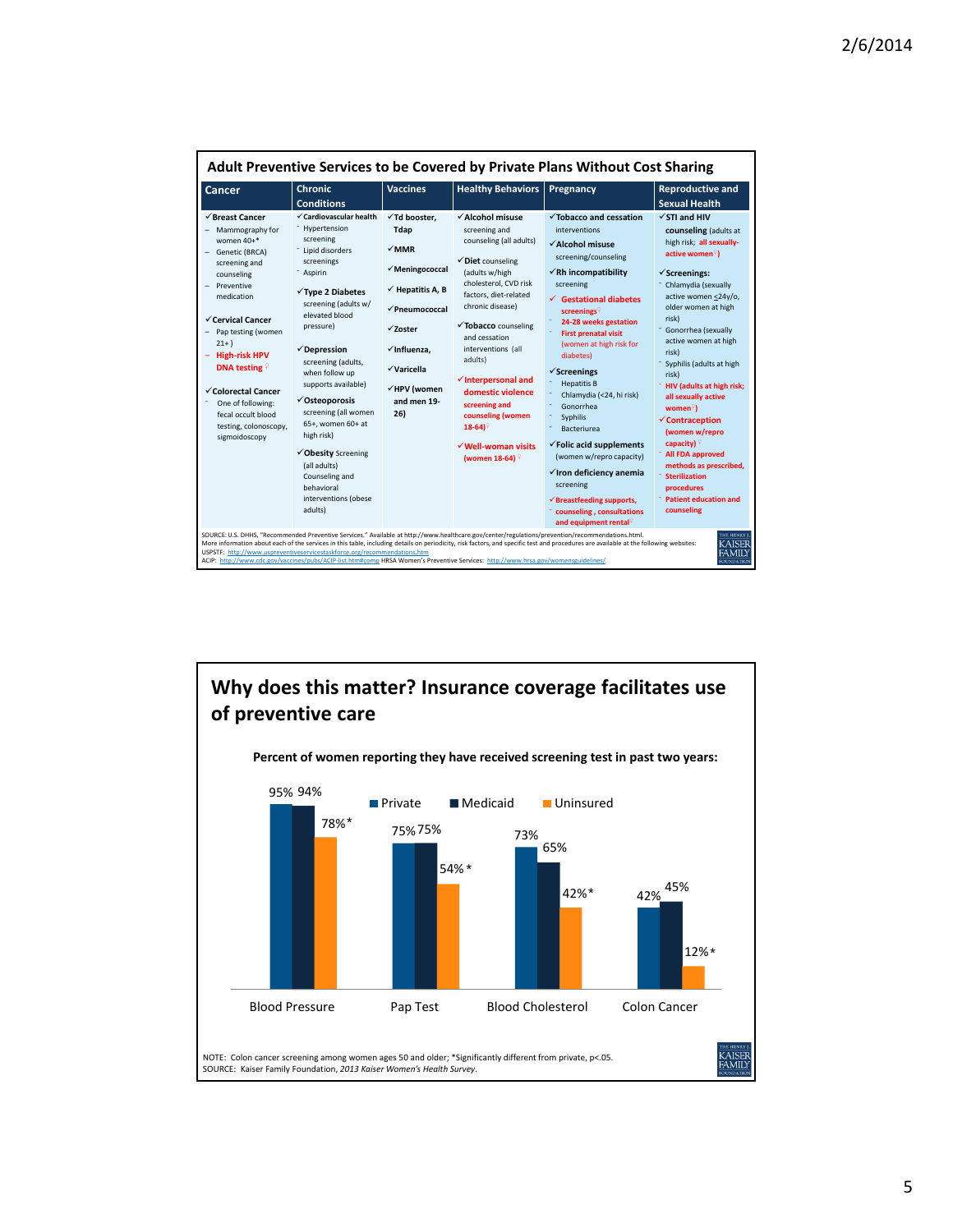CAISEE<br>AMILY

### **ACA makes important reforms to improve availability of maternity care**

- Pregnancy no longer a pre-existing condition
- Maternity and newborn care are essential health benefits
- Prenatal care and recommended screening services, breastfeeding support now covered without cost‐sharing
- Medicaid Pays for nearly half of U.S. births
	- Mandatory coverage of tobacco cessation programs for pregnant women
	- Optional coverage for freestanding birth centers
	- Medicaid coverage for all newborns who lack acceptable coverage
- Workplace breastfeeding protections for nursing mothers
	- Breaks and private area to express milk

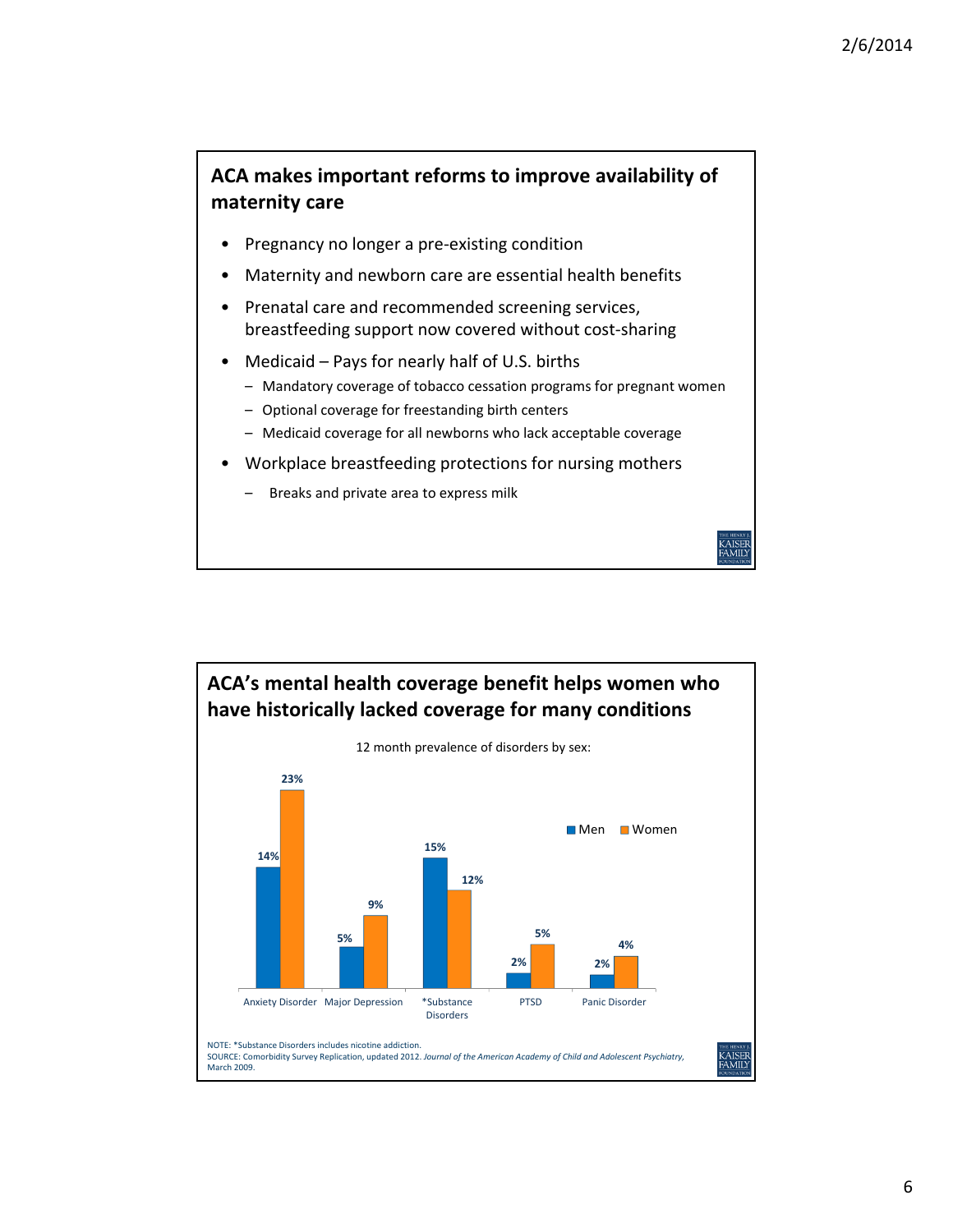# **ACA expands the preventive services that Medicare Part B will cover without cost‐sharing**



- $\checkmark$  "Welcome to Medicare" preventive visit
- $\checkmark$  Yearly "Wellness" visit  $\checkmark$  Abdominal aortic aneurysm screening
- $\checkmark$  Alcohol misuse screenings
- & counseling  $\checkmark$  Bone mass measurements
- (bone density) Cardiovascular disease
- screenings  $\checkmark$  Cardiovascular disease
- (behavioral therapy)
- $\checkmark$  Cervical & vaginal cancer screening
- $\checkmark$  Colorectal cancer screenings
- $\checkmark$  Depression screenings
- $\checkmark$  Diabetes screenings and self‐management training
- $\checkmark$  Glaucoma tests
- $\checkmark$  HIV screening
- $\checkmark$  Mammograms (screening)
- $\checkmark$  Nutrition therapy services
- $\checkmark$  Obesity screenings &
- counseling  $\checkmark$  Sexually transmitted infections screening & counseling
- $\checkmark$  Vaccinations: Flu, Hepatitis B, Pneumococcal

FOUND

 $\checkmark$  Tobacco use cessation counseling

Source: http://www.medicare.gov/coverage/preventive‐and‐screening‐services.html

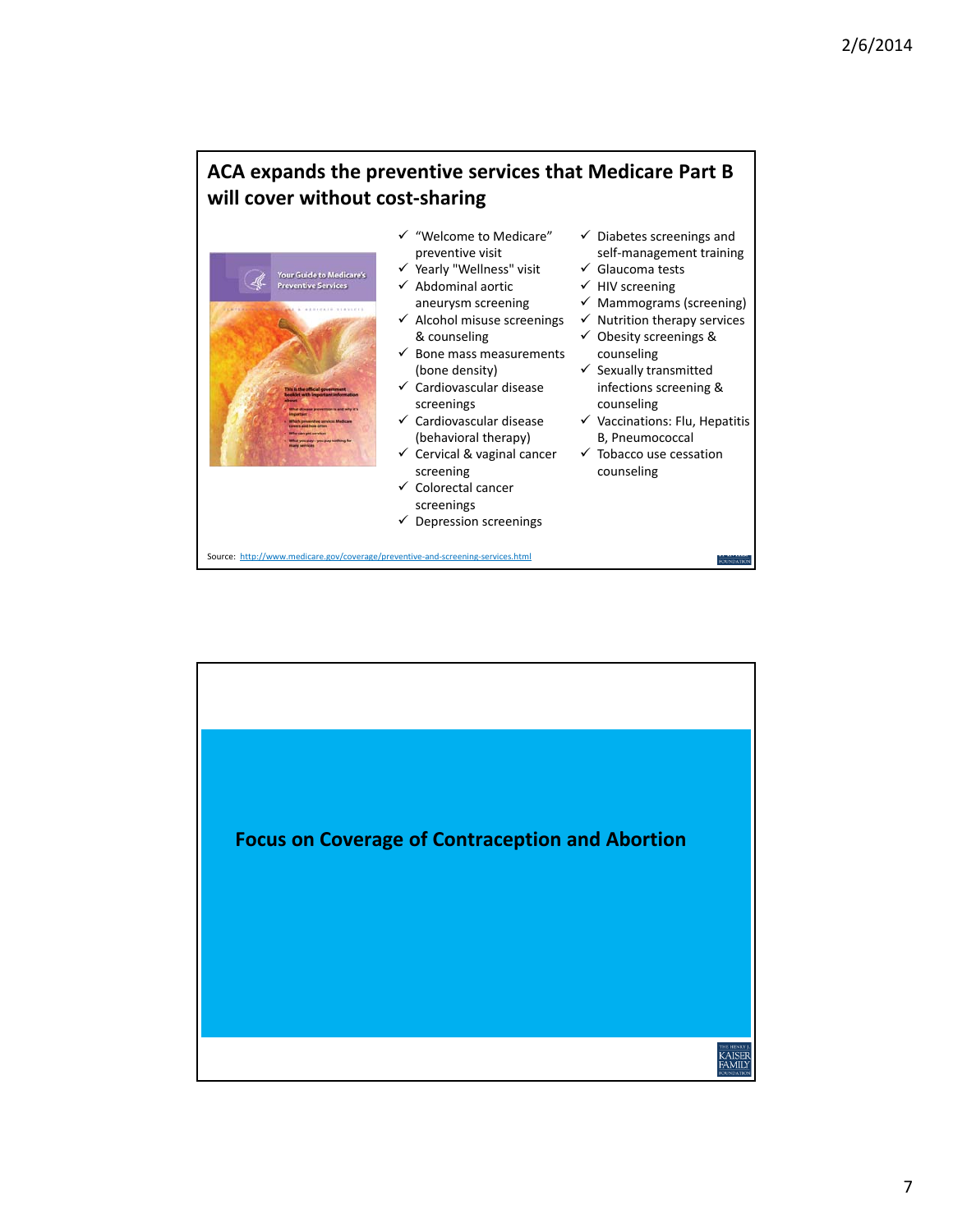KAISEF<br>FAMILY



- ACA requires coverage of FDA‐approved contraceptive methods "as prescribed" for women with no cost sharing.
- Includes counseling and insertion as well as services related to follow‐up and management of side effects, counseling for continued adherence, and device removal
- All new plans and for‐profit employers must cover contraceptives
- Exemptions and accommodations for certain religious and affiliated nonprofits

|                                                                          | Contraceptive                                                 |                 |
|--------------------------------------------------------------------------|---------------------------------------------------------------|-----------------|
| <b>Barrier Methods</b>                                                   | <b>Diaphragm</b>                                              | \$15-\$75       |
|                                                                          | Sponge                                                        | $$9-15$         |
|                                                                          | <b>Cervical Cap</b>                                           | \$60-\$75       |
|                                                                          | Spermicide                                                    | \$8             |
|                                                                          | <b>Female Condom</b>                                          | \$4             |
| <b>Hormonal Methods</b>                                                  | <b>Oral Contraceptives (Pills)</b>                            | \$15-\$50       |
|                                                                          | <b>Birth Control Patch (Ortho Evra)</b>                       | \$15-\$80       |
|                                                                          | <b>Birth Control Ring (NuvaRing)</b>                          | \$15-\$80       |
|                                                                          | <b>Birth Control Shot (Depo-Provera)</b>                      | \$35-\$100      |
| <b>Emergency Contraception</b><br>PlanB<br>ella <sup>®</sup><br>One-Step | Plan B - One Step, Next Choice,<br>Levonorgesterol            | \$35-\$60       |
|                                                                          | ella                                                          | \$55            |
| <b>Implanted Devices</b>                                                 | Intrauterine device - ParaGard, Hormonal<br>IUD-Mirena, Skyla | \$500-\$1000    |
|                                                                          | <b>Implantable Rods</b>                                       | \$400-\$800     |
| <b>Sterilization for Women</b>                                           | Procedure                                                     | \$1500 - \$6000 |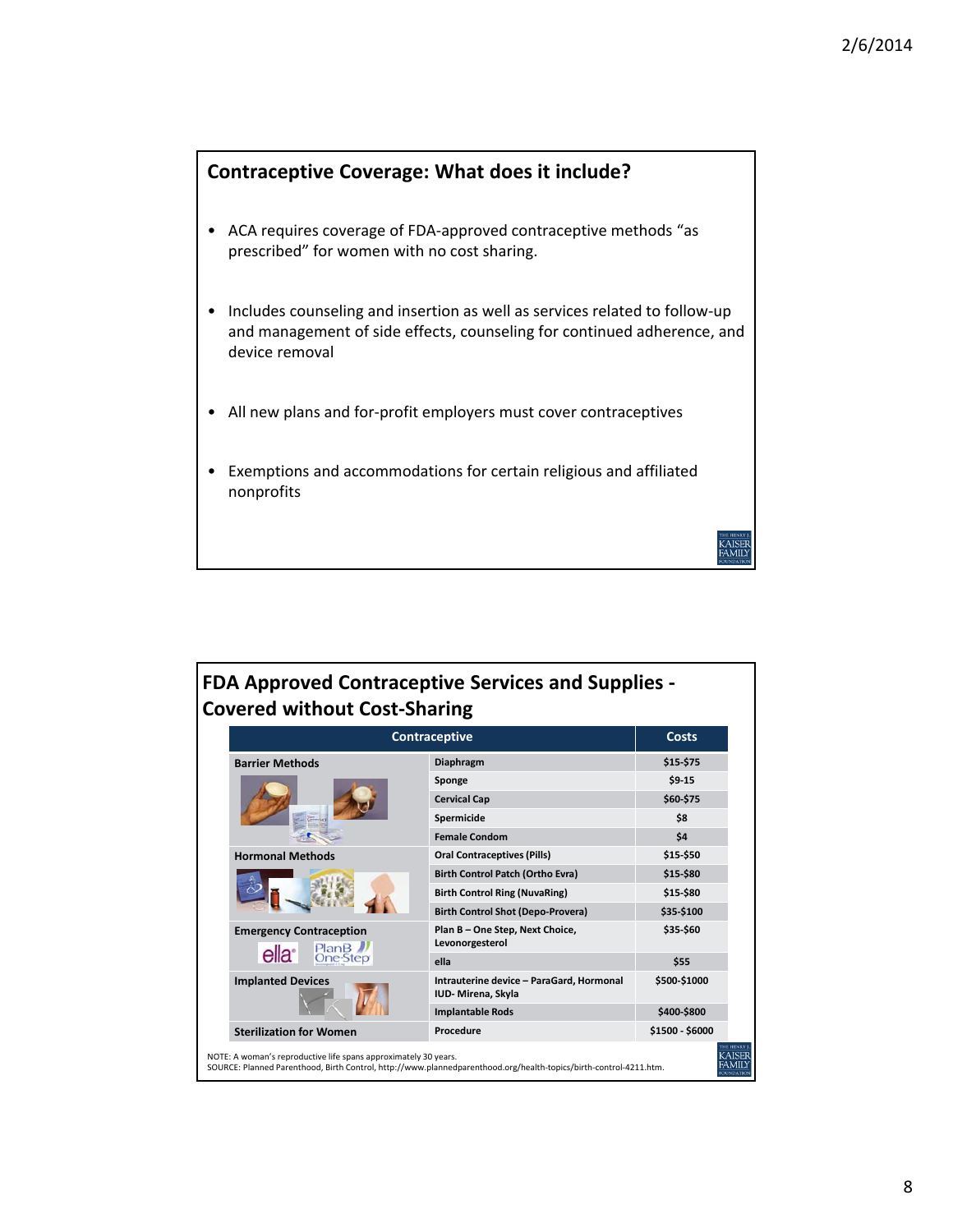

## **Do for‐profit corporations have religious rights? Supreme Court ‐ Oral Argument 3/25/14**

| Case                                                                                         | <b>Plaintiff</b>                                                                                                                                                            | <b>Claim</b>                                                                                                                                                                                                                                      |
|----------------------------------------------------------------------------------------------|-----------------------------------------------------------------------------------------------------------------------------------------------------------------------------|---------------------------------------------------------------------------------------------------------------------------------------------------------------------------------------------------------------------------------------------------|
| Hobby Lobby, Inc. v. Sebelius                                                                | Green family, Protestants<br>of Oklahoma, own Hobby<br>Lobby, a national chain of<br>craft stores with over 500<br>stores in over 41 states<br>and over 13,000<br>employees | Greens object to providing health<br>insurance coverage for Ella, Plan B,<br>and IUDs because it is against their<br>religious beliefs and the requirement<br>violates the Religious Freedom<br>Restoration Act (RFRA) and the First<br>Amendment |
| <b>Conestoga Wood Specialties</b><br>Corp. v. Sebelius<br><b>ood Specialties Corporation</b> | Hahn family, Mennonites<br>of Pennsylvania, own<br>Conestoga Woods<br>Specialties which<br>manufactures wood<br>cabinets and has 950 full<br>time employees.                | Hahns object to providing health<br>insurance coverage for Plan B and<br>Ella because it is against their<br>religious beliefs and the requirement<br>violates RFRA and the First<br>Amendment                                                    |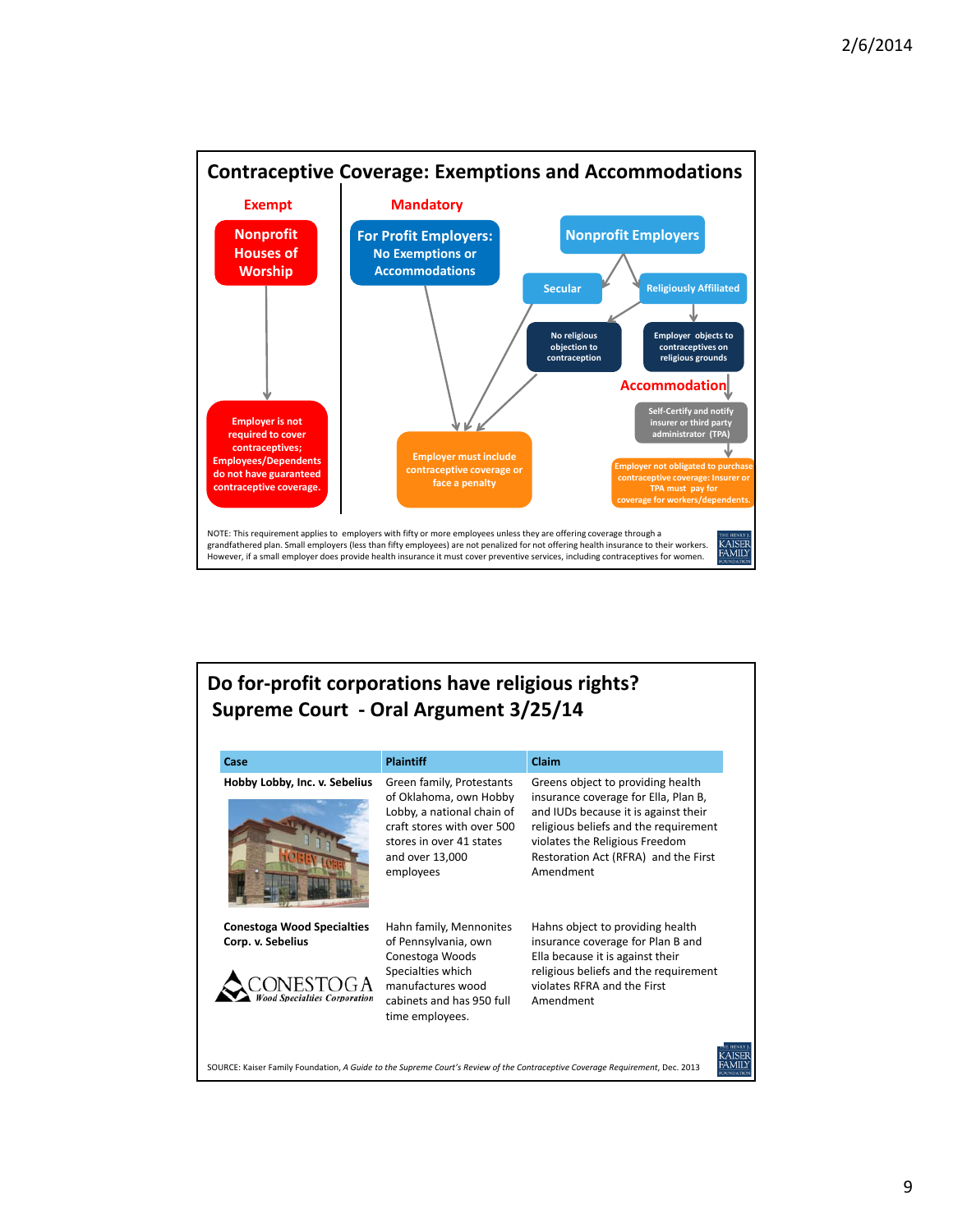

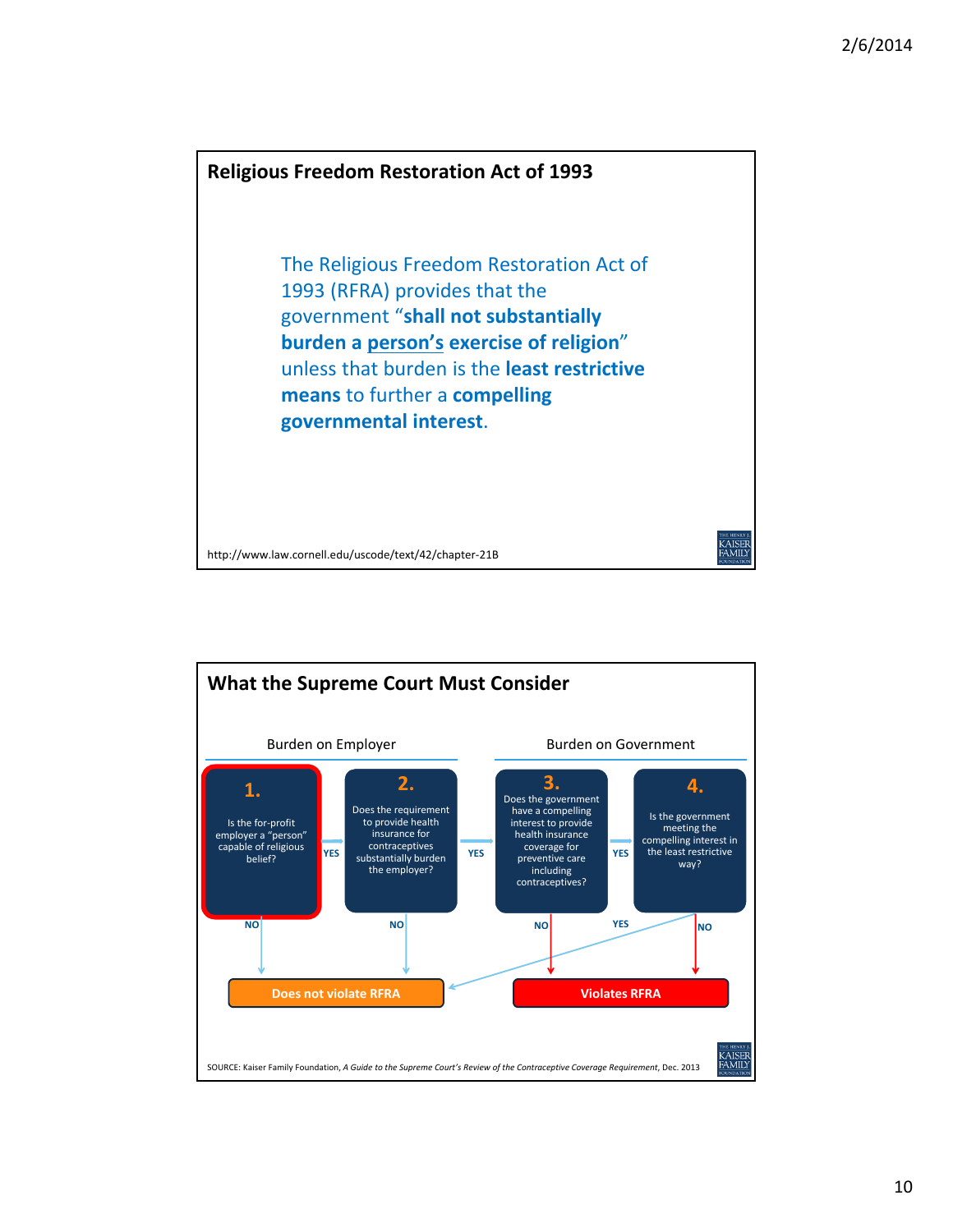

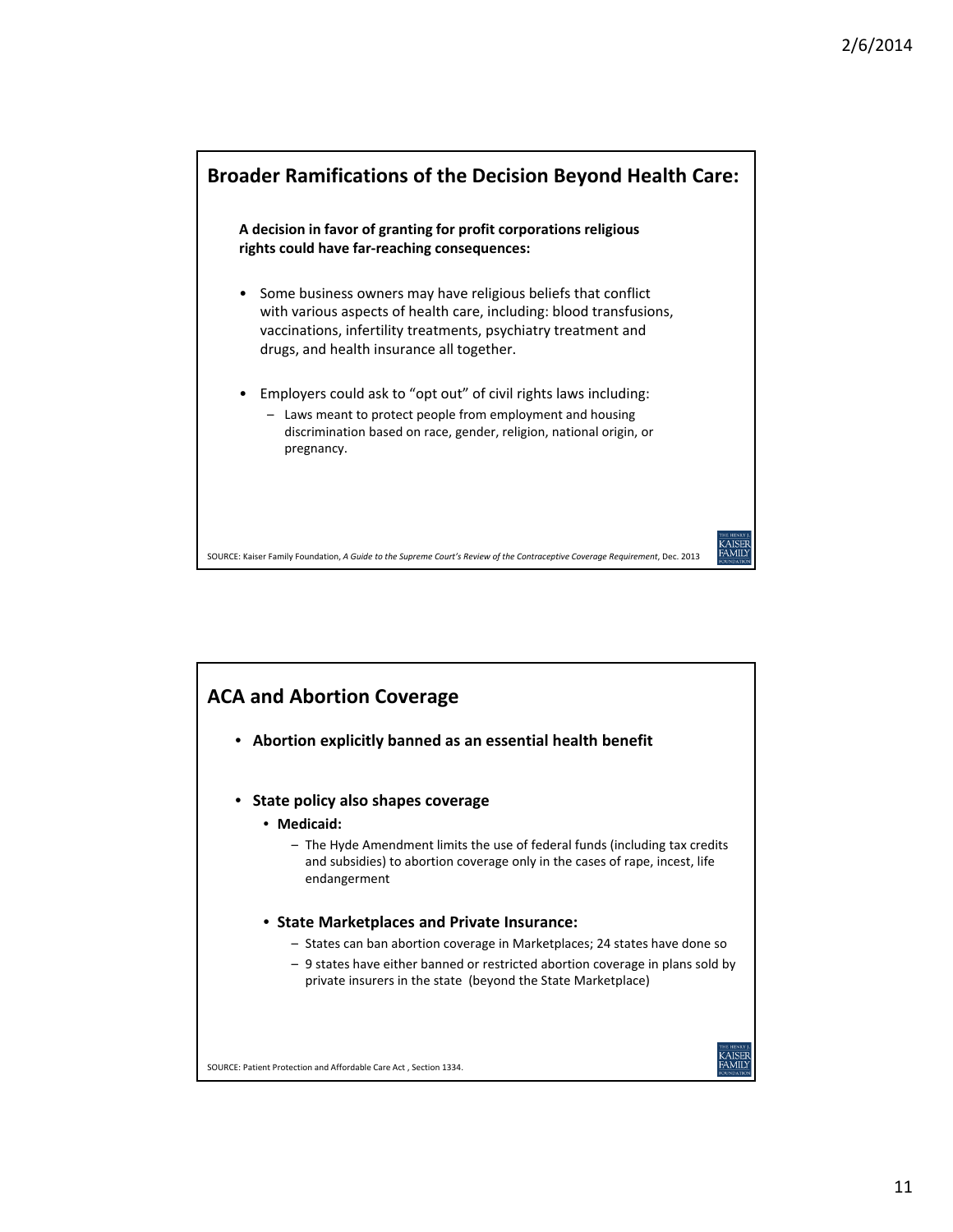

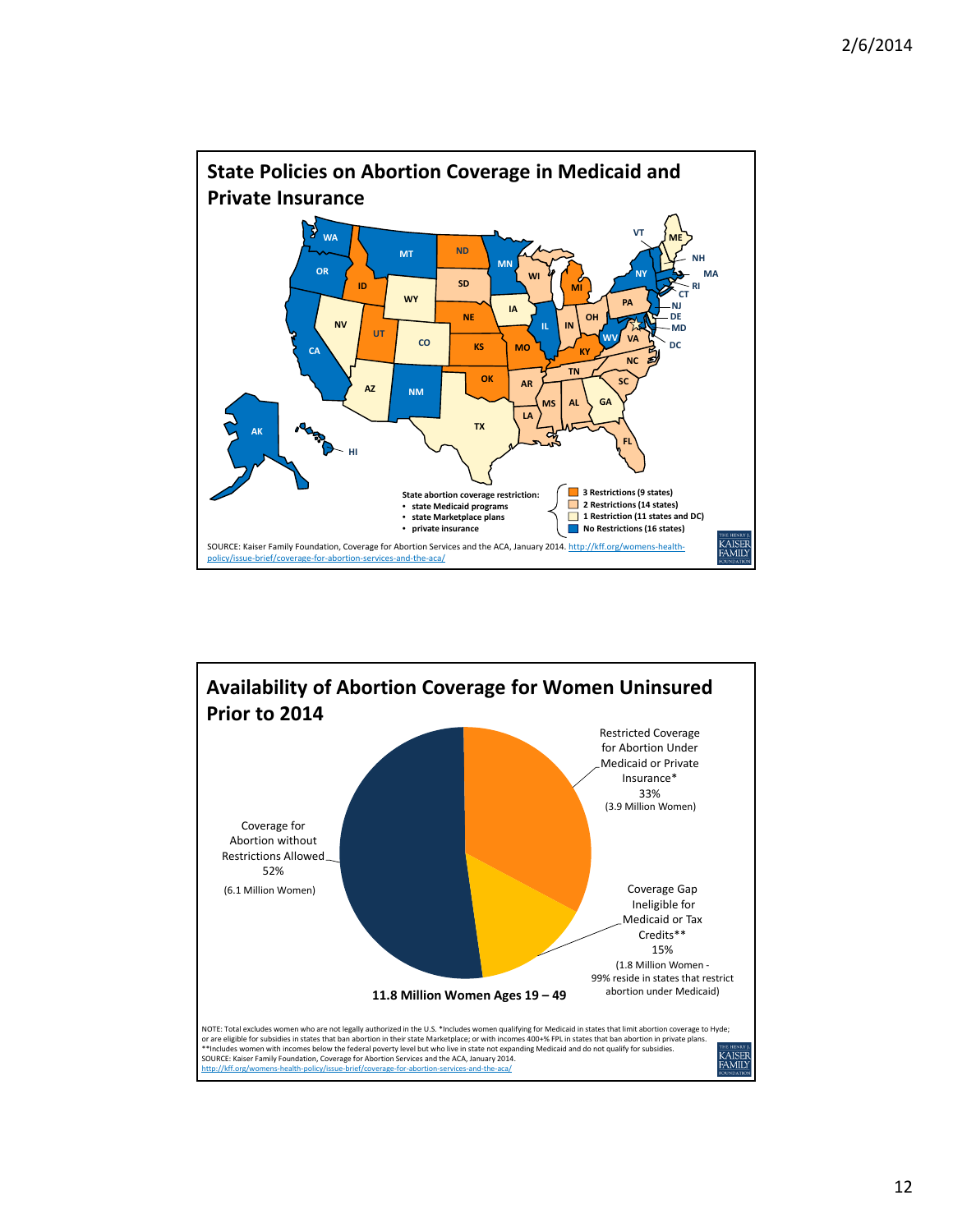

#### **Women's Health Resources from The Kaiser Family Foundation**

- The Kaiser Family Foundation, Women's Health Policy
- FAQ's about Women's Health and the ACA
- A Guide to the Supreme Court's Review of the Contraceptive Coverage Requirement
- Coverage for Abortion Services and the ACA
- Health Reform: Implications for Women's Access to Coverage and Care
- Fact Sheet: Women's Health Insurance Coverage
- Medicaid's Role for Women Across the Lifespan: Current Issues and the Impact of the Affordable Care Act

:AISEF<br>AMILY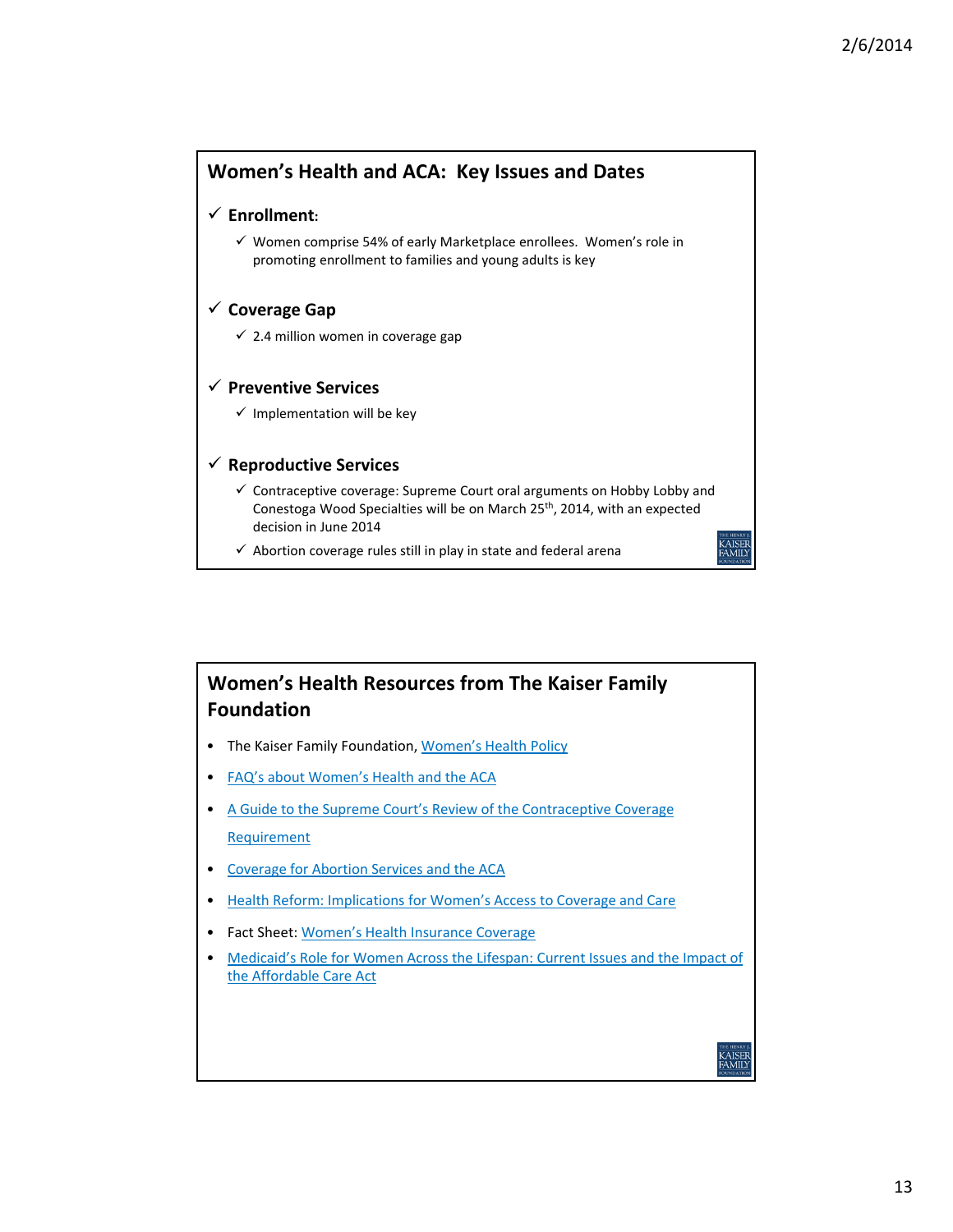

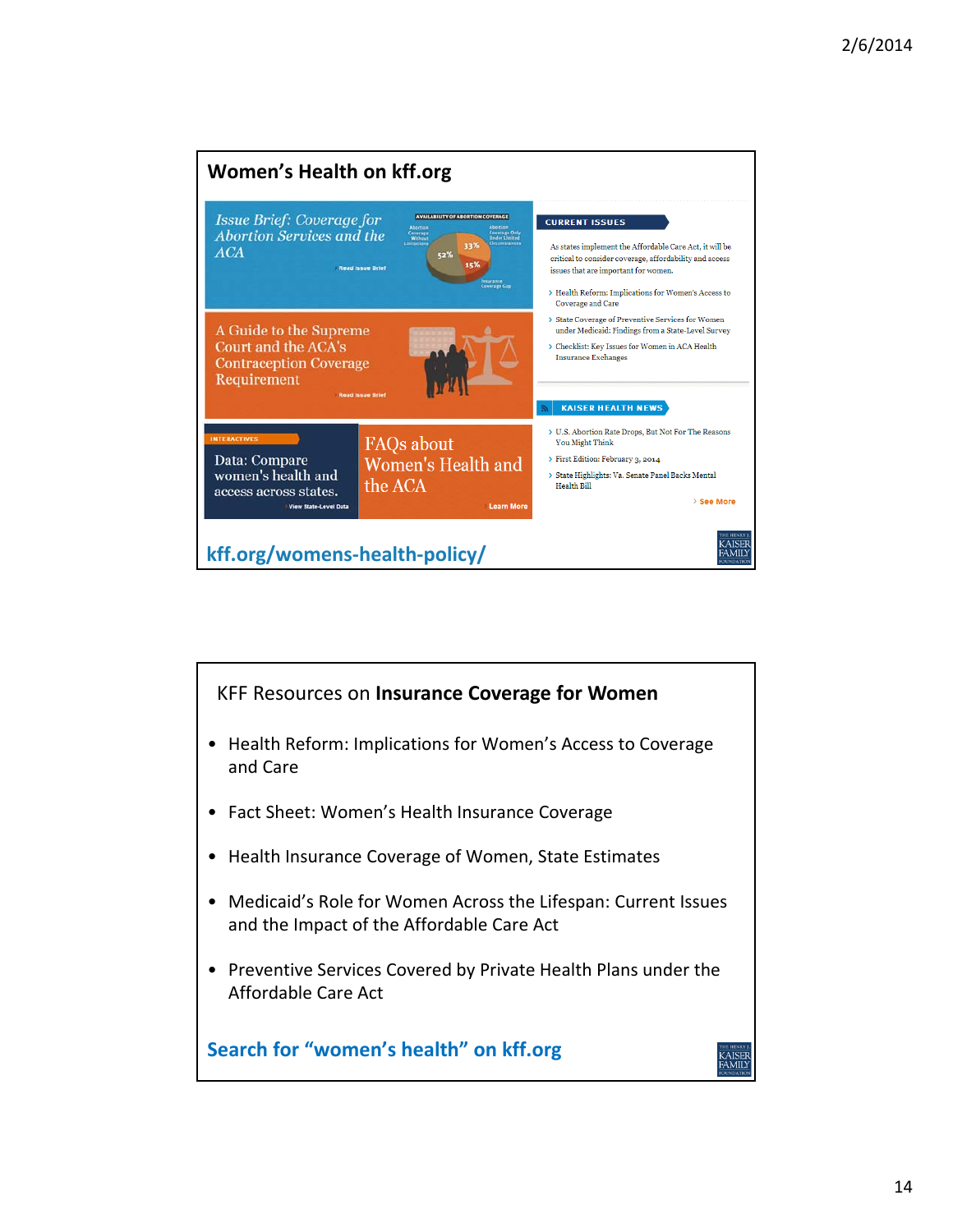

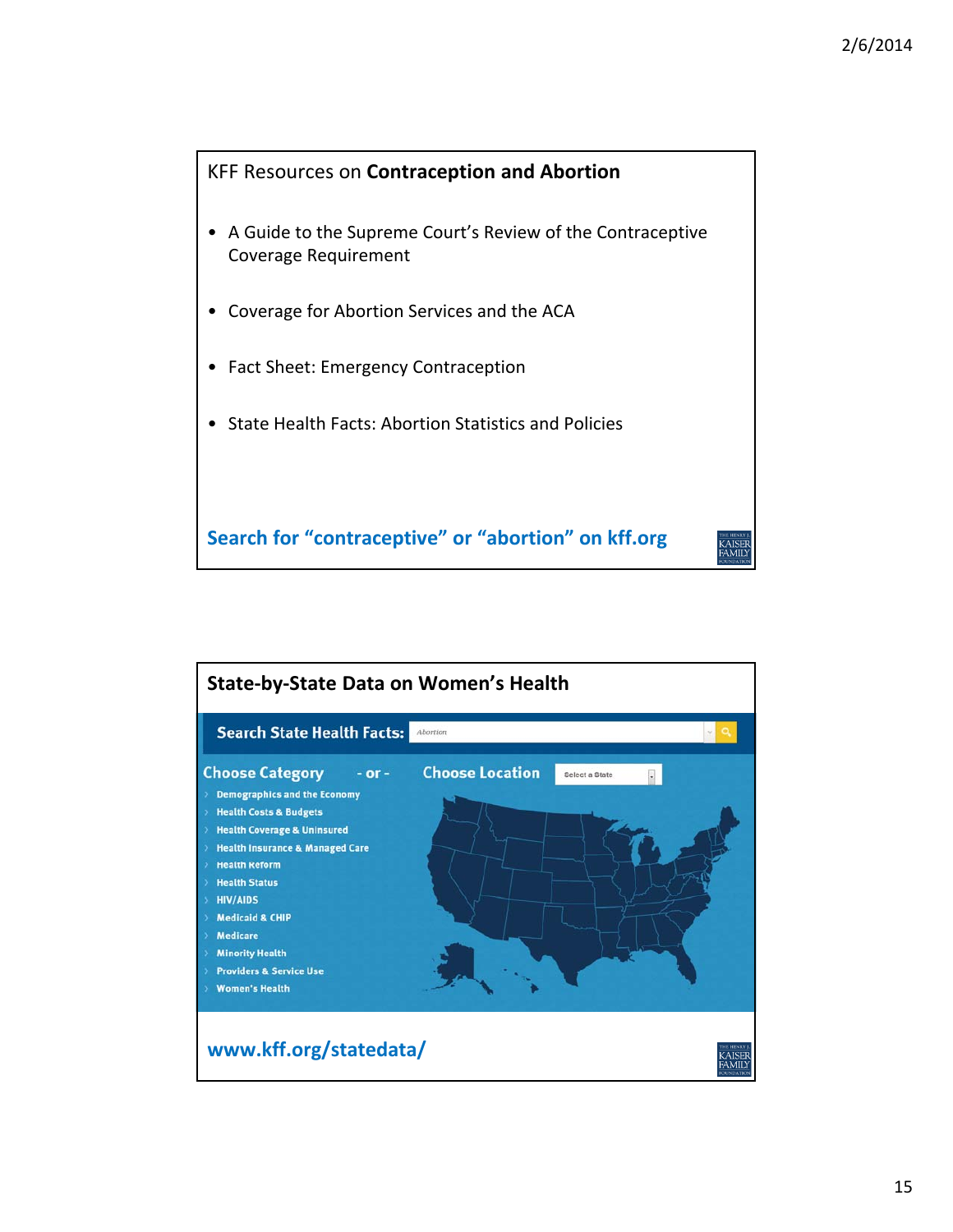

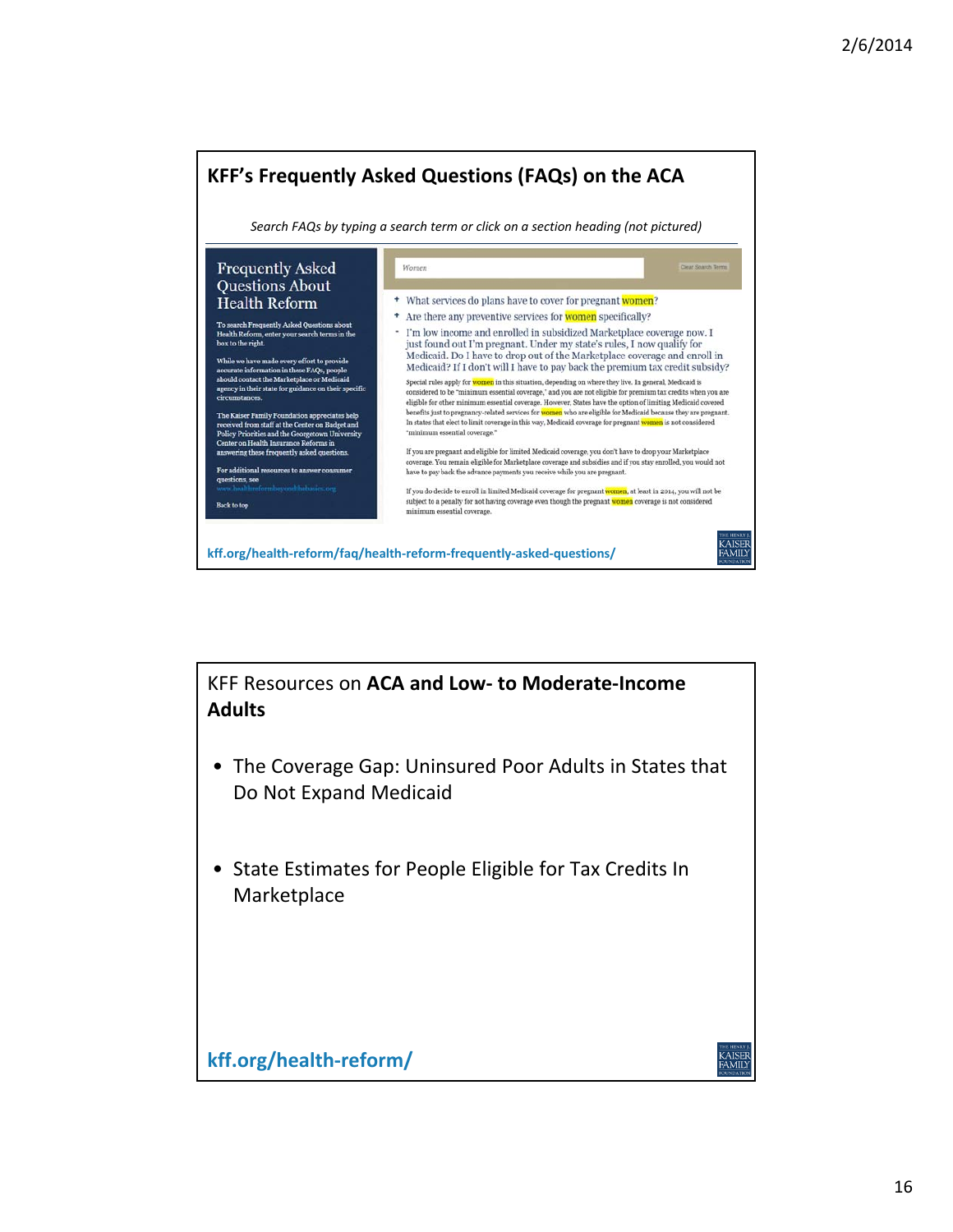

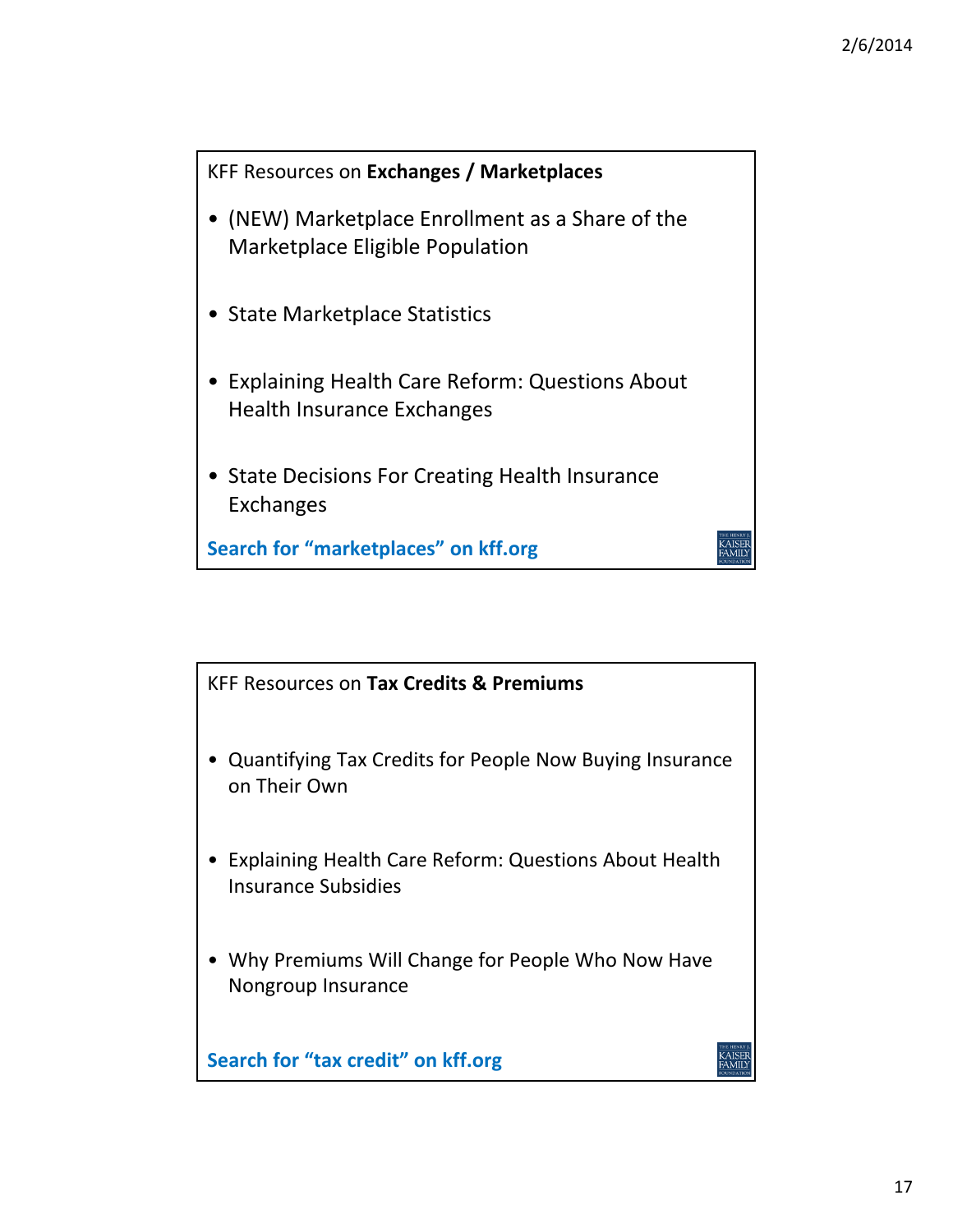

| <b>Feature Our Resources on Your Site For Free</b>                                                                                                                                                                                                                                                                                                                                                                                                                                                                                                                       |                                  |
|--------------------------------------------------------------------------------------------------------------------------------------------------------------------------------------------------------------------------------------------------------------------------------------------------------------------------------------------------------------------------------------------------------------------------------------------------------------------------------------------------------------------------------------------------------------------------|----------------------------------|
| <b>Health Reform Subsidy Calculator</b>                                                                                                                                                                                                                                                                                                                                                                                                                                                                                                                                  | <b>Animated Video</b>            |
| <b>Subsidy Calculator</b><br>Premium Assistance for Coverage in Exchanges                                                                                                                                                                                                                                                                                                                                                                                                                                                                                                |                                  |
| <b>ABOUT THIS TOOL</b><br>This tool was developed by the Kaiser Family Foundation to illustrate health insurance on<br>premiums and subsidies for people purchasing insurance on their own in new health<br>insurance exchanges (or "Marketplaces") created by the Affordable Care Act (ACA). You can<br>enter different incomes, ages, and family sizes to get an estimate of your eligibility for<br>subsidies and how much you could spend on health insurance. For more information on<br>methodology and to read answers to frequently asked questions, click here. | 2014 and Beyond                  |
| <b>Enter Information About Your Household</b>                                                                                                                                                                                                                                                                                                                                                                                                                                                                                                                            |                                  |
| 1. Enter annual income (dollars)<br>$\overline{z}$                                                                                                                                                                                                                                                                                                                                                                                                                                                                                                                       |                                  |
| 2. Is employer coverage available?<br>$No = 2$                                                                                                                                                                                                                                                                                                                                                                                                                                                                                                                           |                                  |
| 3. Number of people in family<br>7                                                                                                                                                                                                                                                                                                                                                                                                                                                                                                                                       |                                  |
| 4. Number of adults (21 and older) enrolling in<br>exchange coverage                                                                                                                                                                                                                                                                                                                                                                                                                                                                                                     |                                  |
| 6. Number of children (20 and younger)<br>No Children<br>enrolling in exchange coverage                                                                                                                                                                                                                                                                                                                                                                                                                                                                                  |                                  |
| Clea<br>aihmit<br><b>AMIL</b>                                                                                                                                                                                                                                                                                                                                                                                                                                                                                                                                            |                                  |
| kff.org/interactive/subsidy-calculator                                                                                                                                                                                                                                                                                                                                                                                                                                                                                                                                   | kff.org/youtoons-obamacare-video |
| kff.org/aca-consumer-resources                                                                                                                                                                                                                                                                                                                                                                                                                                                                                                                                           |                                  |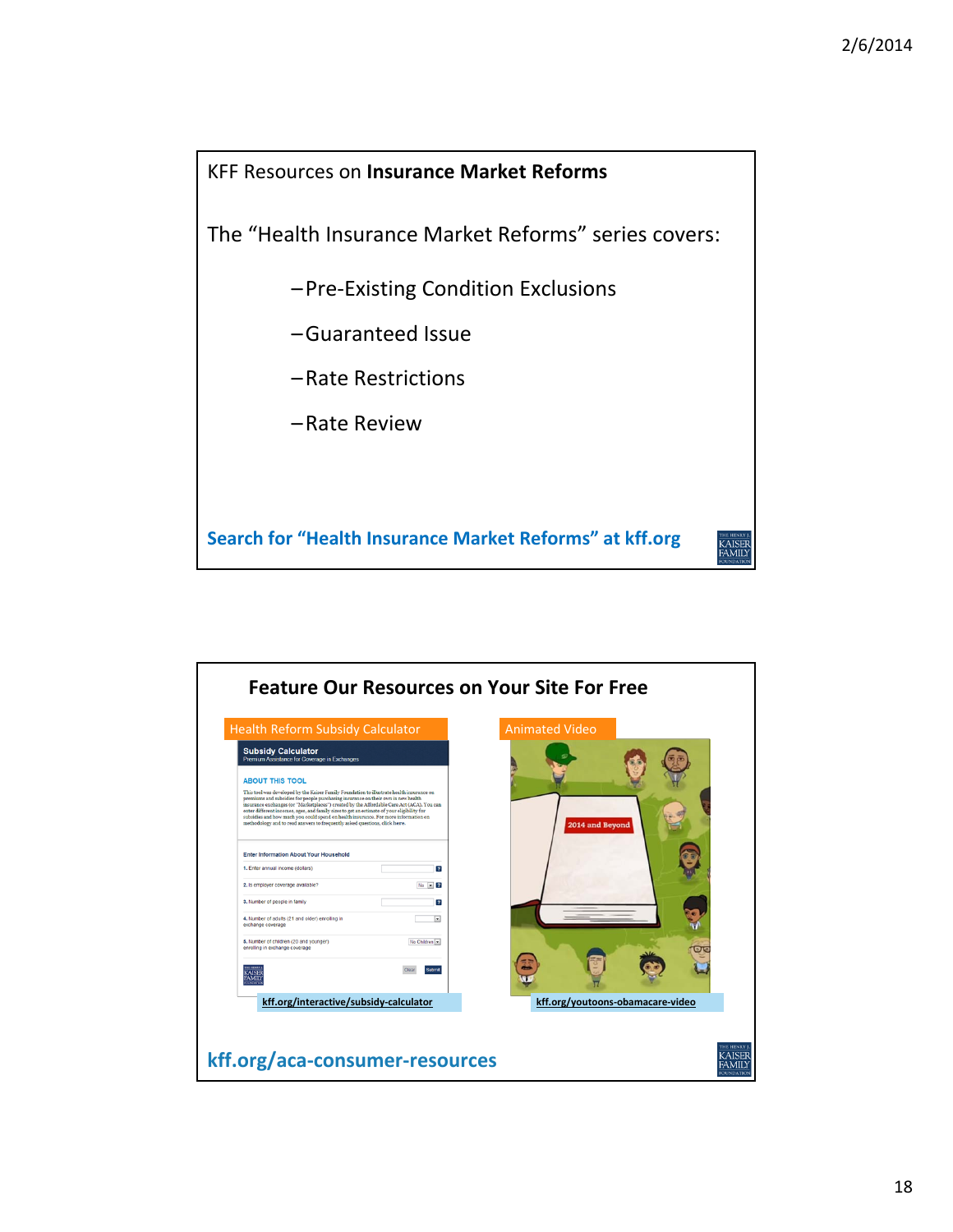